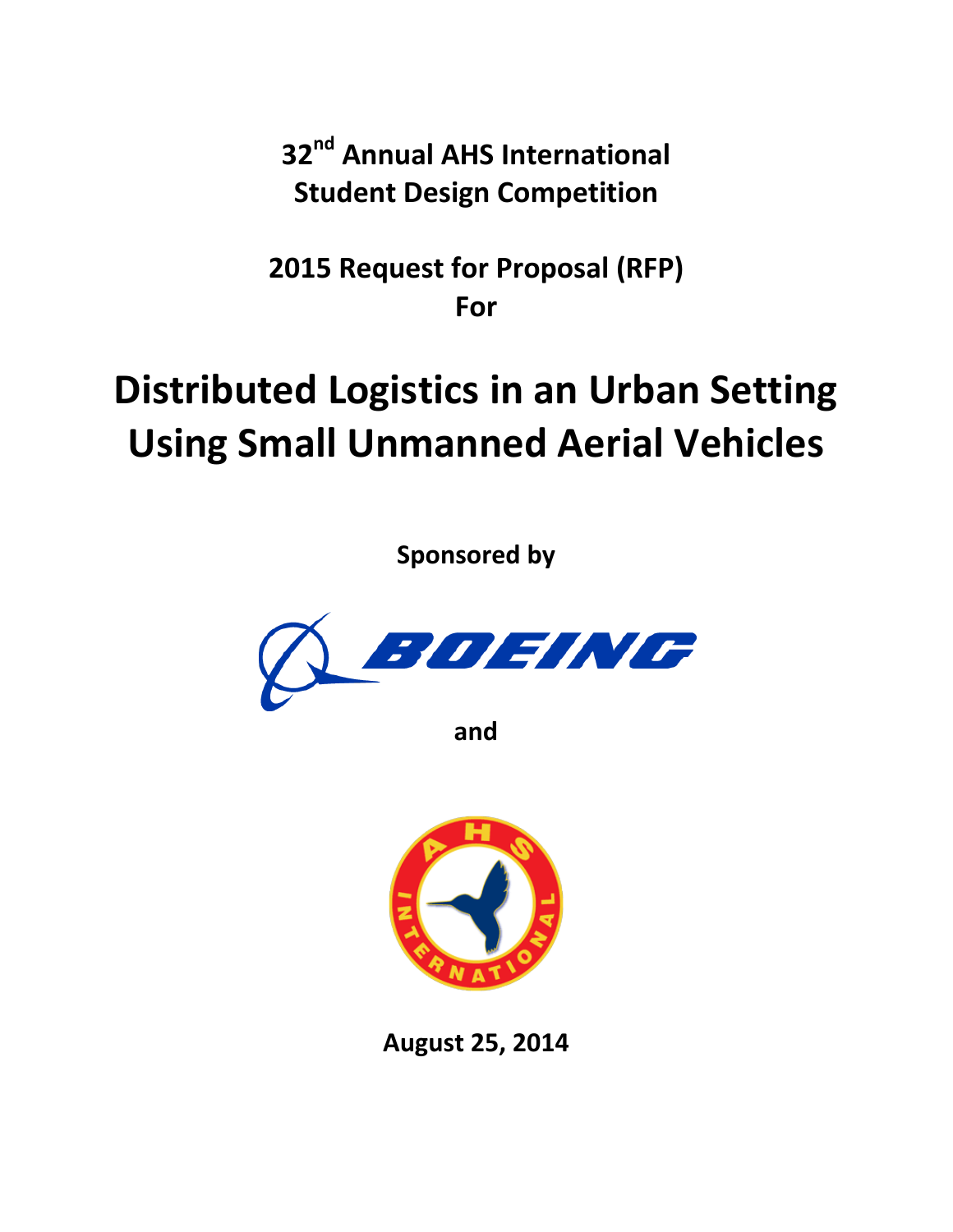# **Table of Contents**

| 1.0   |     |  |  |  |  |  |  |
|-------|-----|--|--|--|--|--|--|
|       | 1.1 |  |  |  |  |  |  |
| 1.1.1 |     |  |  |  |  |  |  |
| 1.1.2 |     |  |  |  |  |  |  |
| 1.1.3 |     |  |  |  |  |  |  |
| 1.1.4 |     |  |  |  |  |  |  |
| 1.1.5 |     |  |  |  |  |  |  |
| 1.1.6 |     |  |  |  |  |  |  |
| 1.1.7 |     |  |  |  |  |  |  |
| 1.1.8 |     |  |  |  |  |  |  |
| 1.1.9 |     |  |  |  |  |  |  |
| 1.2   |     |  |  |  |  |  |  |
| 1.3   |     |  |  |  |  |  |  |
|       | 1.4 |  |  |  |  |  |  |
|       | 1.5 |  |  |  |  |  |  |
| 1.5.1 |     |  |  |  |  |  |  |
| 1.5.2 |     |  |  |  |  |  |  |
| 1.6   |     |  |  |  |  |  |  |
| 2.0   |     |  |  |  |  |  |  |
| 2.1   |     |  |  |  |  |  |  |
| 2.2   |     |  |  |  |  |  |  |
| 2.2.1 |     |  |  |  |  |  |  |
| 2.2.2 |     |  |  |  |  |  |  |
| 2.2.3 |     |  |  |  |  |  |  |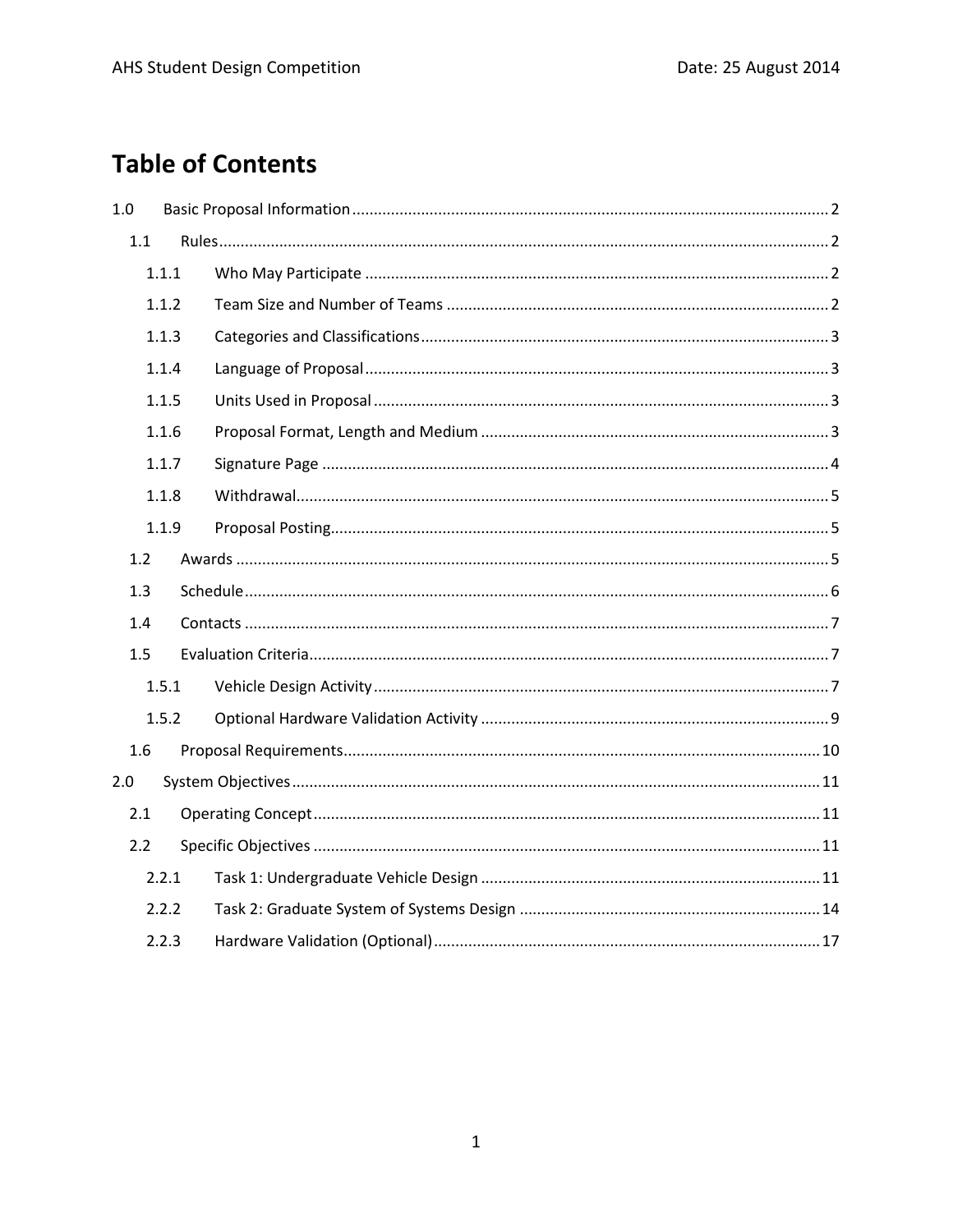# <span id="page-2-0"></span>**1.0 Basic Proposal Information**

Thank you for your interest in participating in the 32nd Annual American Helicopter Society (AHS) International Student Design Competition (SDC). This Request for Proposal (RFP) is divided into two sections. Section 1 (this section) provides a general description of the competition and the process for entering. This section covers the rules (both general and proposal specific) and the schedule required of the participants. It also describes the awards and provides contact information. Section 2 describes the specific challenge presented by The Boeing Company, which was developed by the AHS International Student Design Steering Committee, including representatives from The Boeing Company and the US Army's Aviation and Missile Research, Development and Engineering Center's (AMRDEC) Aviation Development Directorate (ADD).

# <span id="page-2-1"></span>1.1 **Rules**

# <span id="page-2-2"></span>**1.1.1 Who May Participate**

All undergraduate and graduate students from any school (university or college) may participate in this competition, regardless of nationality. A student may be full-time or parttime; their education level will be considered in the classification of their team (see 1.1.3).

# <span id="page-2-3"></span>**1.1.2 Team Size and Number of Teams**

We encourage the formation of project teams. The maximum number of students on a team from a single school is ten (10); the minimum team size is one (1), an individual. Schools may form more than one team, and each team may submit a proposal, but each team is limited to a maximum of ten students. A student may be a member of one team only.

We look favorably upon the development of multi-university teams for the added experience gained in collaboration and project management. The maximum number of students for a multi-university team is twelve (12).

The members of a team must be named in a Letter of Intent. The Letter of Intent is submitted by the captain of a team and sent to AHS International by the date specified in section 1.3. Information in the Letter of Intent must include the name of the university or universities forming the team, the name of the team, the printed names of the members of the team from all the universities in the team, the e-mail addresses and education level (undergraduate or graduate) of each team member, the affiliation of each student in the case of a multi-university team, and the printed names and affiliations of the faculty advisors, as well as contact information for the team captain.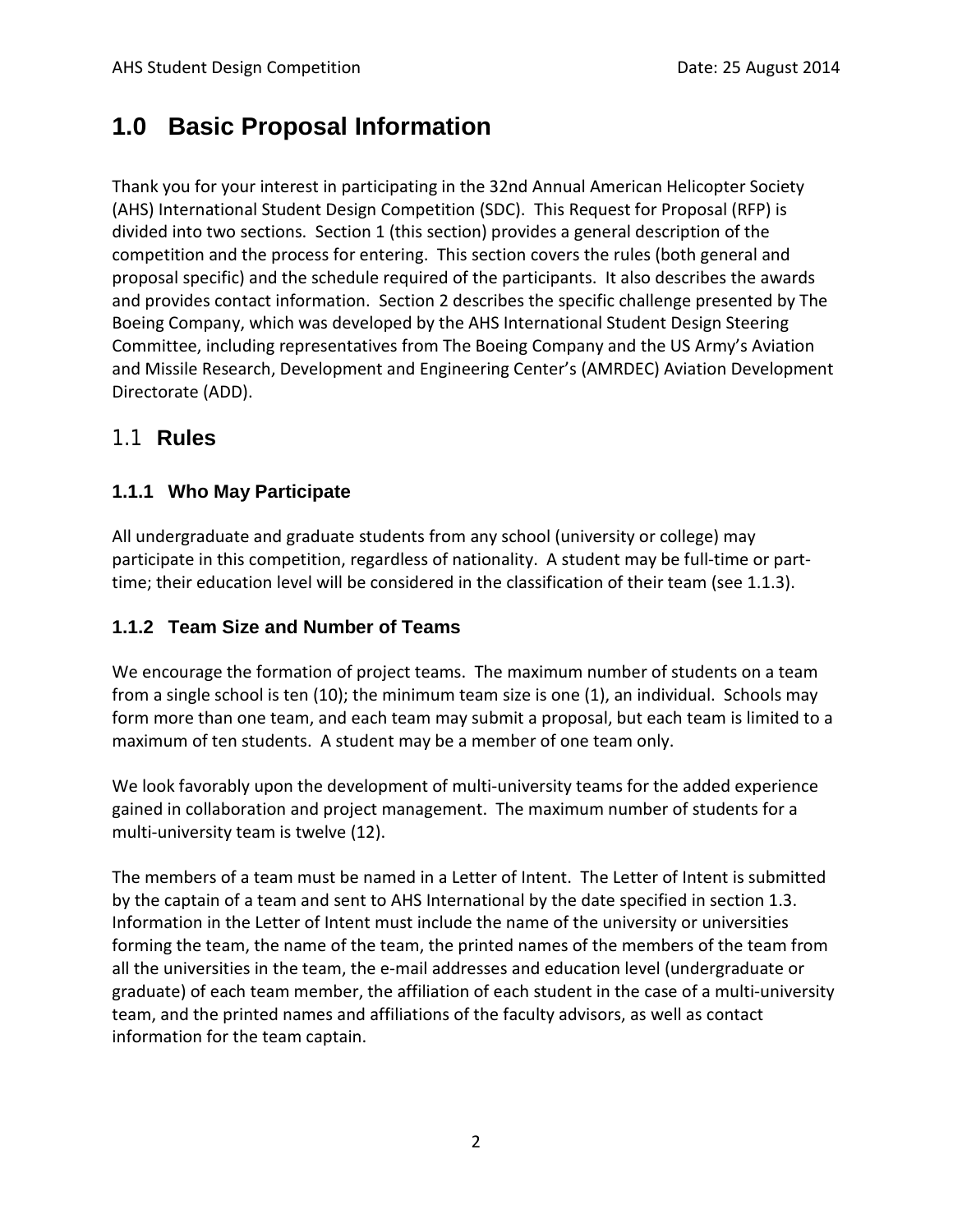#### <span id="page-3-0"></span>1.1.3 **Categories and Classifications**

The competition has three categories that are eligible for prizes, as well as a bonus category. They are:

- **Undergraduate Student Category (1st, 2nd, 3rd)**
- **Graduate Student Category (1st, 2nd, 3rd)** NOTE: The classification of a team is determined by the highest educational level currently pursued by any member of the team.
- **New Entrant**

A new entrant is defined as any school (undergraduate or graduate) that has not participated in any of the last three prior competitions. Teams are eligible to win an award in the Undergraduate or Graduate Student Category and as a New Entrant.

#### • **Bonus: Hardware Validation (Optional)**

A bonus is available to one undergraduate and one graduate team for successfully planning and conducting a hardware validation activity.

#### <span id="page-3-1"></span>1.1.4 **Language of Proposal**

Regardless of the nationality of the teams, all submittals and communications to and from AHS International will be in English. Clarity of writing and proofreading are important.

## <span id="page-3-2"></span>1.1.5 **Units Used in Proposal**

All proposals shall provide numeric values in English units, with SI units desired. If the primary units are in SI, they shall be followed by English units in parentheses. The use of units shall be consistent throughout the proposal. All monetary amounts are to be in US Dollars.

## <span id="page-3-3"></span>1.1.6 **Proposal Format, Length and Medium**

Two (three including the optional Hardware Validation video file) separate files comprise the Final Submittal for undergraduate and graduate teams. Both must be provided for a submission to be considered complete. The judges shall apply a significant penalty if either file is missing. The two files are the Executive Summary and Final Proposal. If a team completes Hardware Validation, an addendum to the Final Proposal and a separate video file will be permitted. Each is described herein.

**The first file is the Final Proposal.** It is the complete, self-contained proposal from the team. It shall be submitted in PDF format. Exceptions will be considered with advance request.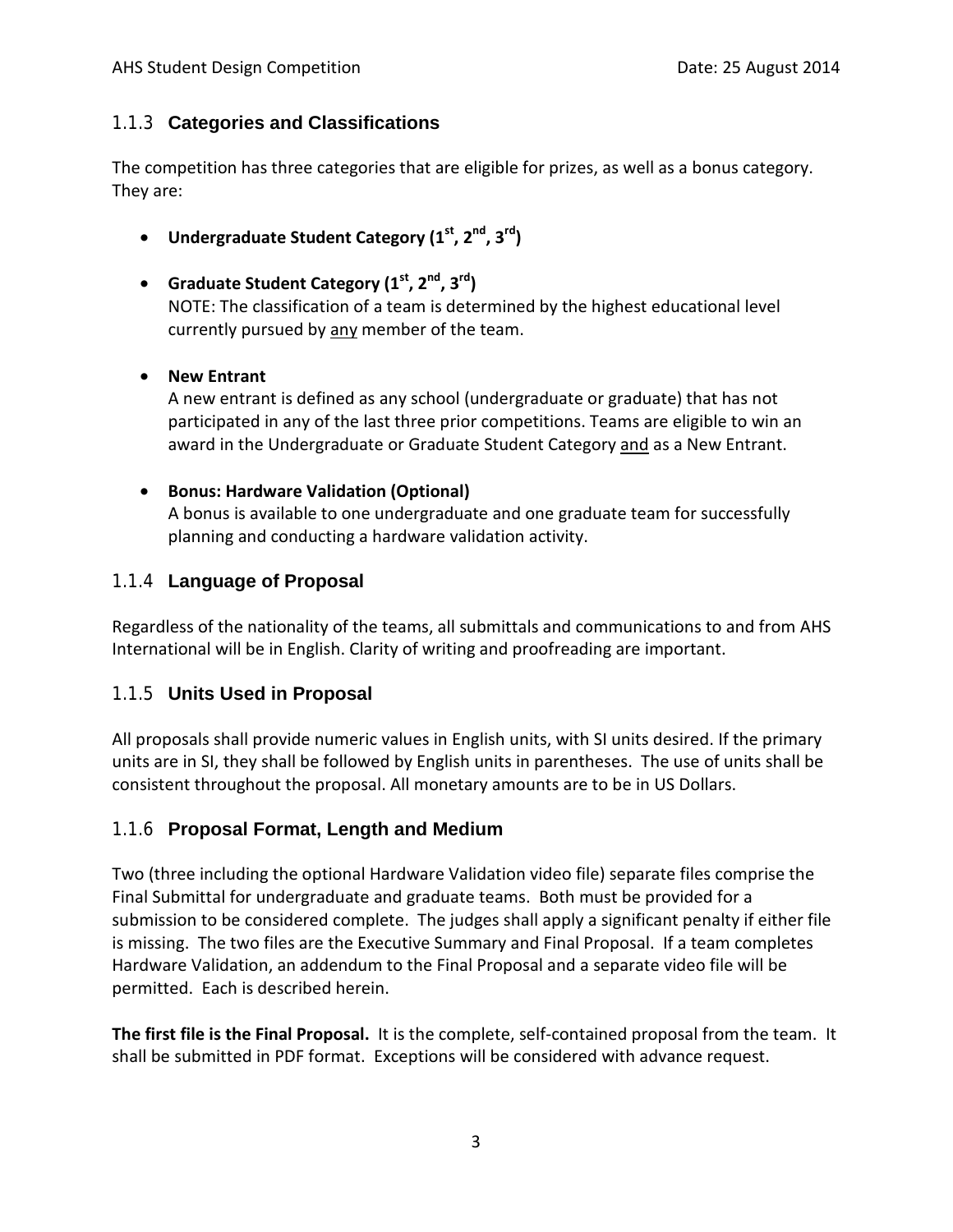Undergraduate category Final Proposals shall be no more than 50 pages and graduate category Final Proposals shall be no more than 100 pages. Note that a 15-page addendum is permitted for teams completing the Hardware Validation task. The addendum should be a standalone section attached to the end of the Final Proposal; unused pages (i.e., if all 15 pages are not used) cannot be added to the page count for the Final Proposal itself. All pages are to be numbered. These page counts include all figures, diagrams, drawings, photographs and appendices. In short, anything that can be read or viewed is considered a page and subject to the page count, with the following exceptions: the cover page, acknowledgement page, signature page, posting permission page (see section 1.1.9), table of contents, list of figures, list of tables, nomenclature, reference pages and the Executive Summary – these are excluded from the page count for the Final Proposal. See section 1.1.7 for specific information about the signature page.

Pages measure 8  $\frac{1}{2}$  x 11 inches. Undergraduate submissions may have four (4) larger foldout pages with a maximum size of  $11 \times 17$  inches, and graduate submissions may have eight (8) larger foldout pages with a maximum size of 11 x 17 inches. If a submission exceeds the page limit for its category, the judges will apply a penalty equal to ¼ point per page over the limit.

All proposals and summaries shall use a font size of at least 12 point and spacing that is legible and enhances document presentation.

**The second file is a PDF file called the Executive Summary.** This is a self-contained "executive" briefing of the proposal. Both undergraduate and graduate category Executive Summaries are limited to twenty (20) pages measuring  $8 \frac{1}{2} \times 11$  inches, with no more than four (4) larger foldout pages of a maximum size of 11 x 17 inches. The Executive Summary can take the form of a viewgraph-style presentation, but it must be in PDF format. No additional technical content may be introduced in the Executive Summary. The judges shall apply the same page count penalty to the Executive Summary score as with the Final Proposal. The Executive Summary shall account for no more than 10% of the total score of the complete submission.

**Hardware Validation video file (optional).** If a team completes the optional Hardware Validation task, it may submit a video (up to 5 minutes in duration) of the experiment/test. Video format must be PC compatible. The file name must clearly indicate the team name.

All submissions shall be made electronically through secure file transfer means. The details will be provided to all teams who submit a Letter of Intent.

#### <span id="page-4-0"></span>1.1.7 **Signature Page**

With the exception of the optional Hardware Validation video, all submittals must include a signature page as the second page, following immediately after the cover page. The signature page must include the printed name, e-mail addresses, education level (undergraduate or graduate), and signature of each student that participated. In the case of a multi-university team, the page must also indicate the affiliation of each student.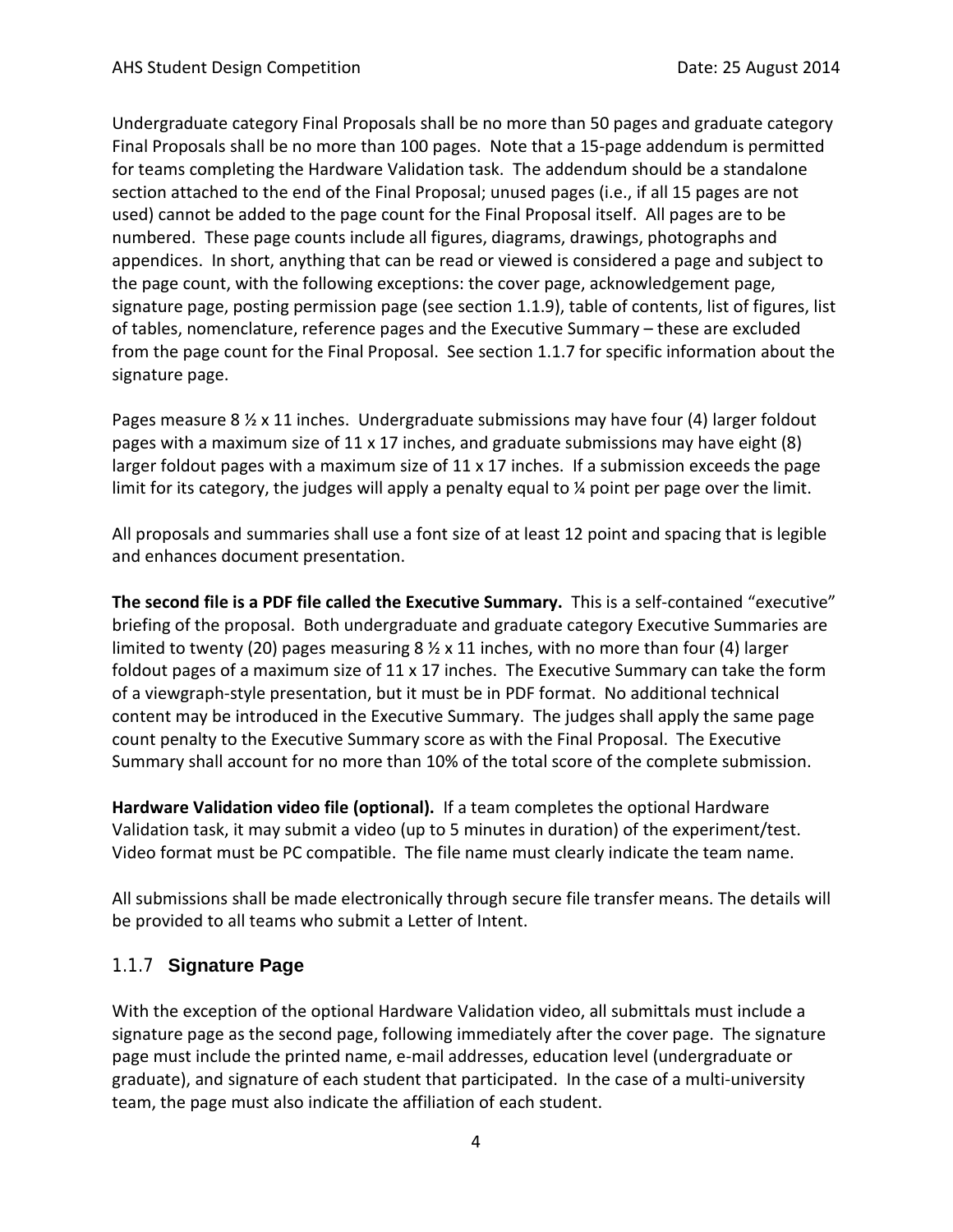The submittals must be wholly the effort of the students, but faculty advisors may provide guidance. The signature page must also include the printed names, e-mail addresses and signatures of the faculty advisors. Design projects for which a student receives academic credit must be identified by course name(s) and number(s) on the signature page. Industry and other outside advisors are permitted, as long as they do not steer the students and the work remains entirely that of the students. All advisors should be stated on the acknowledgement page.

#### <span id="page-5-0"></span>1.1.8 **Withdrawal**

If a student withdraws from a team, or if a team withdraws their project from the competition, that team must notify the AHS International POC in writing immediately.

#### <span id="page-5-1"></span>1.1.9 **Proposal Posting**

AHS will post the winning entries in the undergraduate and graduate categories on its website. By entering the competition, you are giving AHS International permission to post your entry online if selected as a winner. Other entries may be posted if the teams provide written permission by their team captain or designated point of contact and a faculty advisor at the time of submission. The written permission shall appear on a separate page immediately following the signature page. This permission page will not count against the page count. Specific permission must be provided for the optional Hardware Validation video files to be posted.

# <span id="page-5-2"></span>**1.2 Awards**

The Boeing Company is very pleased to sponsor the AHS Student Design Competition this year. The Boeing Company will provide the funds for the awards through AHS International. All award monies will be provided in US Dollars. Submittals are judged in three (3) categories:

#### **Undergraduate category:**

- $-1$ <sup>st</sup> place: \$2,000
- $-2^{nd}$  place: \$1,000
- $-$  3<sup>rd</sup> place: \$500
- Best New Entrant: \$500

#### **Graduate category:**

- $-1$ <sup>st</sup> place: \$2,500
- $2^{nd}$  place: \$1,250
- $-$  3<sup>rd</sup> place: \$750
- Best New Entrant: \$500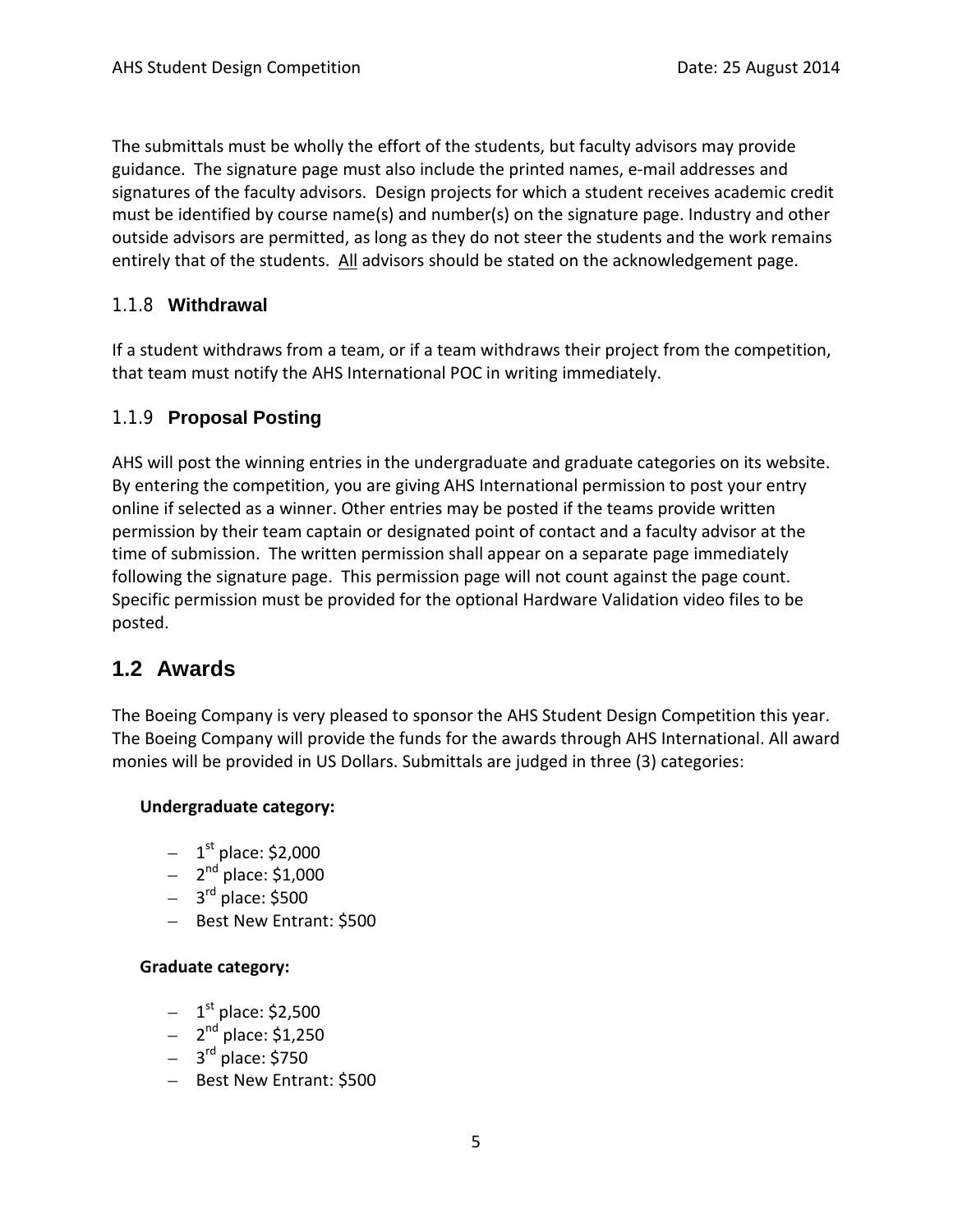**Hardware validation bonus (optional):** \$500 (one undergraduate and one graduate team winner) awarded independent of the paper design portion of the competition.

Certificates of achievement will be presented to each member of the winning teams and to their faculty advisors for display at their school. The first place winner or a team representative each for the graduate and undergraduate categories is expected to present a technical summary of their design at AHS International's 72<sup>nd</sup> Annual Forum & Technology Display during May 17-19, 2016 in West Palm Beach, Florida, USA. AHS will provide the presenters with complimentary registration and payment of up to \$1000 in travel expenses for each  $1<sup>st</sup>$  place team to help defray the cost of attendance.

# <span id="page-6-0"></span>**1.3 Schedule**

Schedule milestones and deadline dates for submission are as follows:

| <b>Milestone</b>                                                                                                 | Date                                      |
|------------------------------------------------------------------------------------------------------------------|-------------------------------------------|
| AHS issues Request For Proposal                                                                                  | August 25, 2014                           |
| Submit Letter of Intent to Participate                                                                           | No Later Than (NLT)<br>9 February 2015    |
| Submit Requests for Information/Clarification                                                                    | Continuously, but NLT<br>27 February 2015 |
| AHS issues Responses to Questions                                                                                | <b>NLT 26 March 2015</b>                  |
| Teams submit Hardware Validation (optional) pre-test predictions                                                 | NLT 3 April 2015                          |
| Teams submit Final Submittal (Final Proposal and Executive<br>Summary) and optional Hardware Validation addendum | NLT 29 May 2015                           |
| Student Design Steering Committee completes judging                                                              | 6 August 2015                             |
| AHS announces winners                                                                                            | 20 August 2015                            |
| Winning team presents at AHS Forum 72                                                                            | 17-19 May 2016                            |

Again, if you intend to participate, your Letter of Intent – submitted electronically – must be received by AHS International no later than 9 February 2015. The signature page must include all of the information requested in section 1.1.7.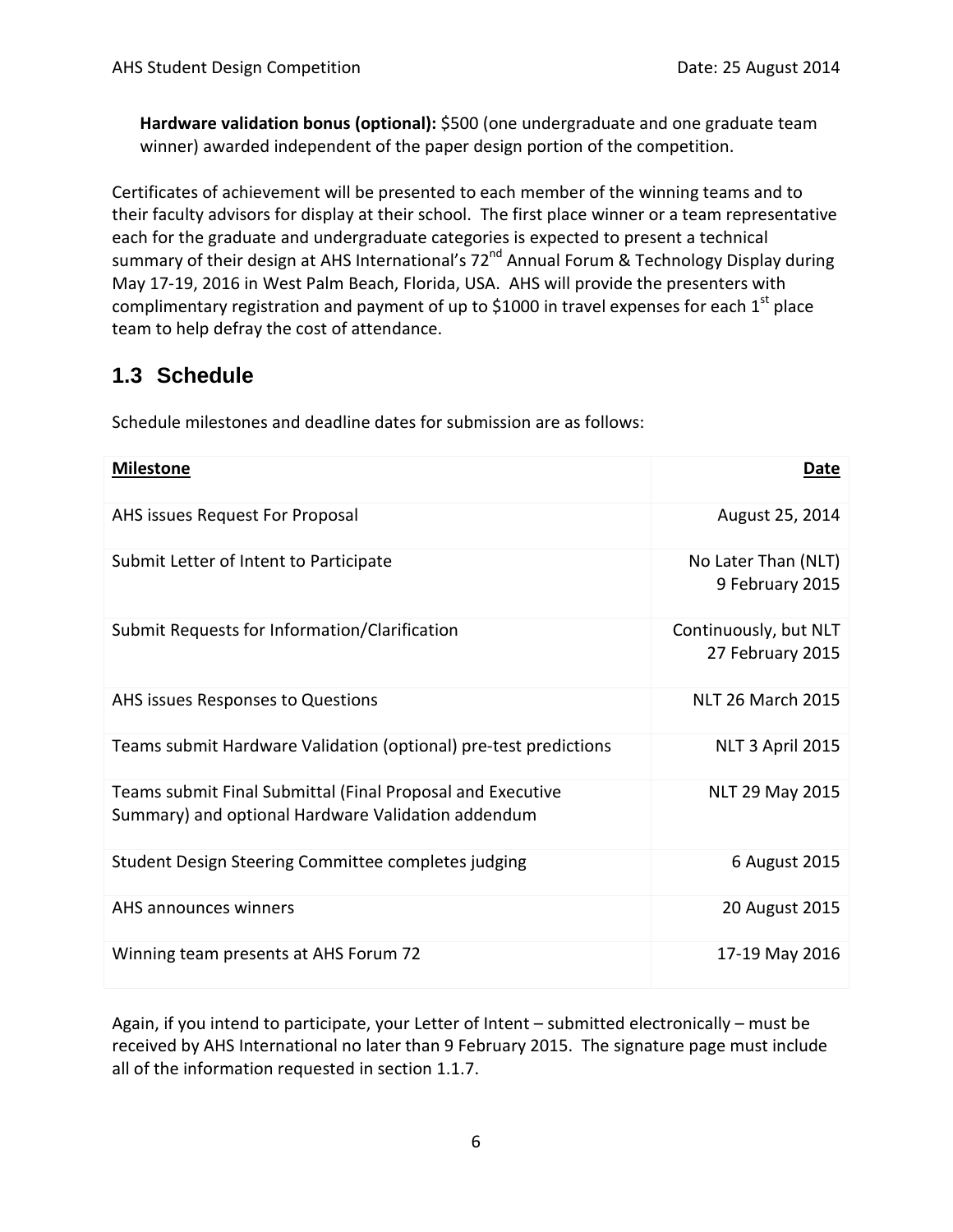All questions and requests for information/clarification that are submitted by teams to the AHS will be distributed with answers to all participating teams and judges. Entrants' requests for information/clarification (questions) will be answered as soon as possible. All of the questions and answers will also be distributed collectively to all entrants no later than 26 March 2015.

The Final Submittal files must be received by 29 May 2015.

# <span id="page-7-0"></span>**1.4 Contacts**

All correspondence should be directed to:

Ms. Kay Brackins, Deputy Director AHS International 2701 Prosperity Ave., Suite 210 Fairfax, VA. 22031 USA Phone: 1-703-684-6777 x103 Fax: 1-703-739-9279 E-mail: [kbrackins@vtol.org](mailto:kbrackins@vtol.org)

# <span id="page-7-1"></span>**1.5 Evaluation Criteria**

The competition has two complementary activities which will be evaluated separately. The primary activity is associated with the design of an air vehicle. An optional hardware validation activity, informed by the proposed air vehicle, may also be entered and will be judged separately.

#### <span id="page-7-2"></span>**1.5.1 Vehicle Design Activity**

Vehicle design proposals shall be judged in four (4) primary categories with the weighting factors specified below (100 points total).

A. Technical Content (40 points)

The Technical Content of the proposal requires that:

- The design meets the RFP technical requirements (Undergraduate Only)
- The proposed system of systems and derived vehicle system requirements are consistent with the concept of operations (Graduate Only)
- The vehicle design meets the derived system requirements (Graduate Only)
- The assumptions are clearly stated and logical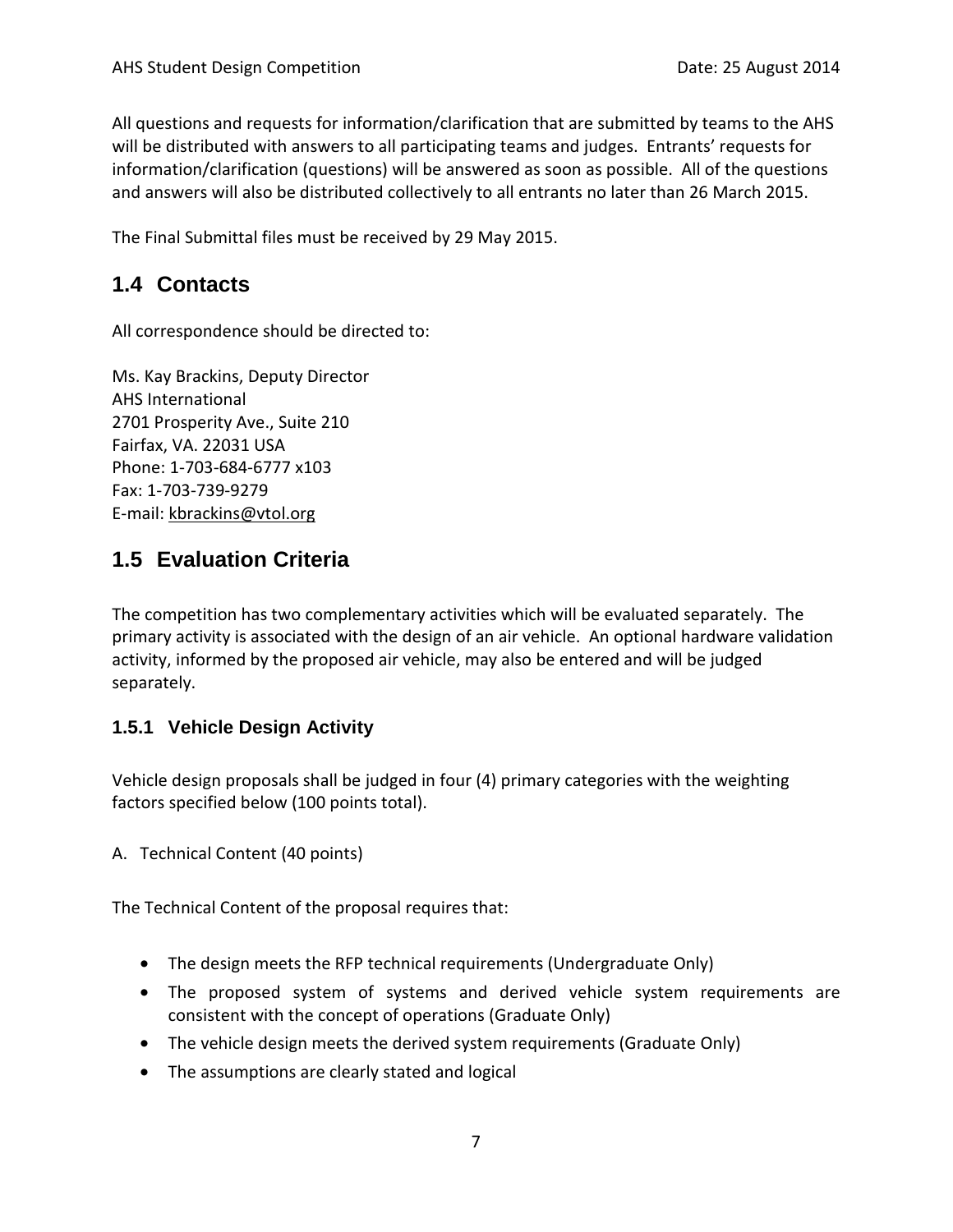- A thorough understanding of tools used is evident and their use is appropriate and sufficient for the application
- All major technical issues are considered
- Appropriate trade studies are performed to direct/support the design process
- Well balanced and appropriate substantiation of complete aircraft and subsystems is present
- Technical drawings are clear, descriptive, and accurately represent a realistic design
- B. Application & Feasibility (25 points)

The proposals will be judged on the appropriateness of the proposed aircraft to the mission requirements, how well current and anticipated technologies are applied to the problem, and the feasibility of the solution. The proposals must:

- Defend the choice of the aircraft based on the mission requirements (Undergraduate) or system-of-systems approach based on concept of operations (Graduate)
- Justify the choice of technologies and substantiate the technologies as being within the state of the art
- Direct appropriate emphasis and discussion to critical technological issues
- Discuss how affordability considerations influenced the design process
- Discuss how reliability and maintainability features influenced the design process
- Discuss how manufacturing methods and materials were considered in the design process
- Show an appreciation for the operation of the aircraft (All) and provide results of operational simulation (Graduate Required)
- C. Originality (20 points)

The originality of the proposal shall be judged on:

- The solution's level of innovation
- How much the solution demonstrates originality and imagination
- Vehicle/system aesthetics
- D. Organization & Presentation (15 points)

The organization and presentation of the proposal requires: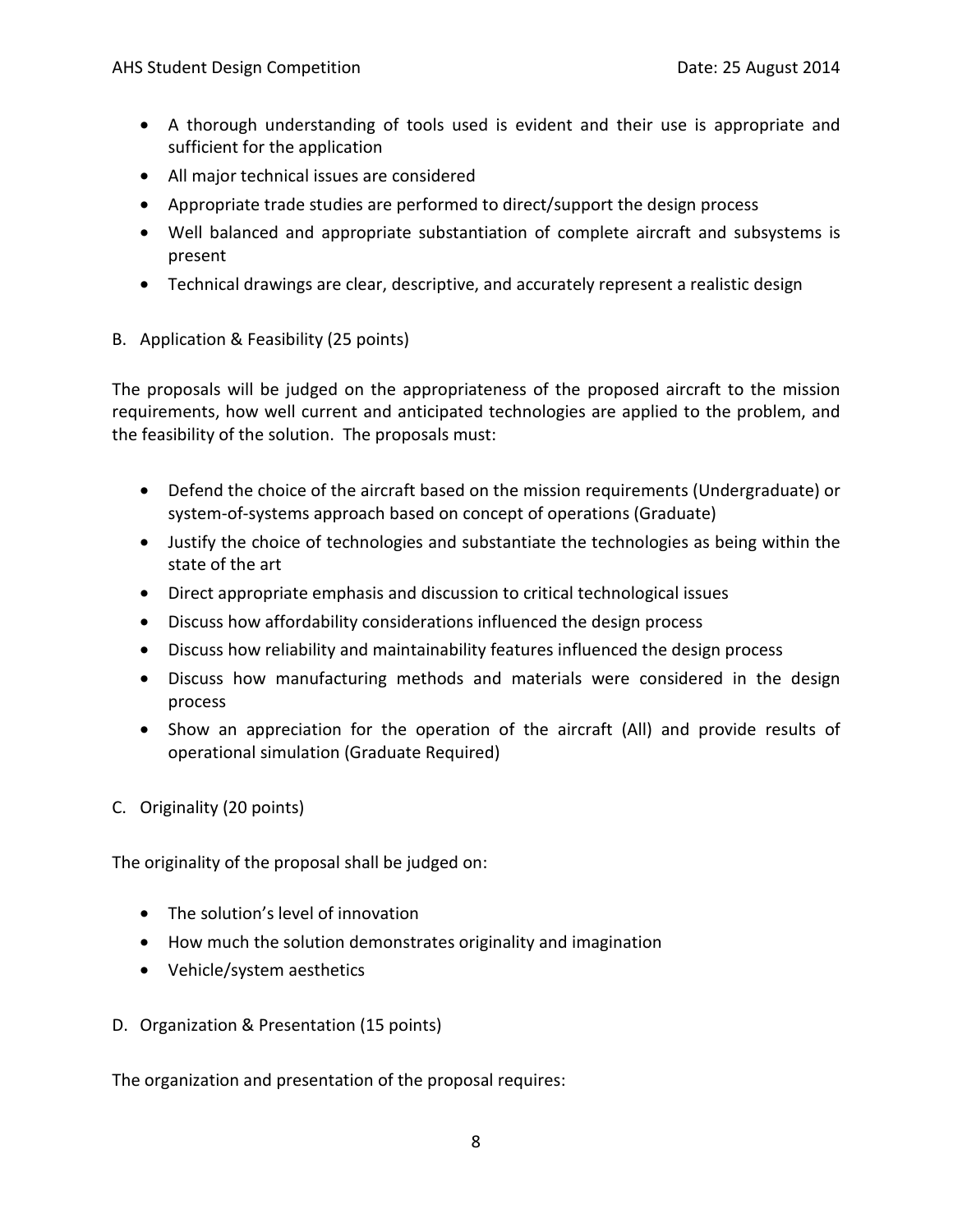- A self-contained Executive Summary that contains all pertinent information and a compelling case as to why the proposal should win
- An introduction that clearly describes the major features of the proposed system
- A well-organized proposal with all information presented in a readily accessible and logical sequence
- Clear and uncluttered graphs, tables, drawings, and other visual elements
- Complete citations of all previous relevant work that demonstrates the technologies chosen are state-of-the-art
- Professional quality and presentation
- Proposal compliance with all format and content requirements

The RFP describes the contest and the requirements. Schedule, page count and other limits, and the basic rules are part of the RFP and will be judged under section 1.1.

#### <span id="page-9-0"></span>1.5.2 **Optional Hardware Validation Activity**

This competition includes an optional hardware validation activity that will be judged independently of the vehicle design competition. The focus of this activity is on the approach to hardware validation and its completeness, not necessarily the end results of the testing. Detailed criteria for this portion of the competition are provided below (40 points total).

- A. Test Plan Preparation (10 points)
	- Clearly identified test objective that adds to the substantiation of the proposed vehicle concept
	- Identified parameters requiring measurement and necessary measurement accuracy and precision
	- Clearly identified resources necessary to complete test program
- B. Pre-test Predictions (15 points)
	- Appropriate analysis identified for necessary performance predictions
	- Clearly identified assumptions
	- Estimate of prediction accuracy
- C. Data Reduction and Results Reporting (15 points)
	- Tares and instrumentation calibration information reported
	- Measurement accuracy and repeatability reported
	- Clearly labeled figures and data tables
	- Raw data reduced to meaningful engineering quantities of interest to demonstrate validation of hardware performance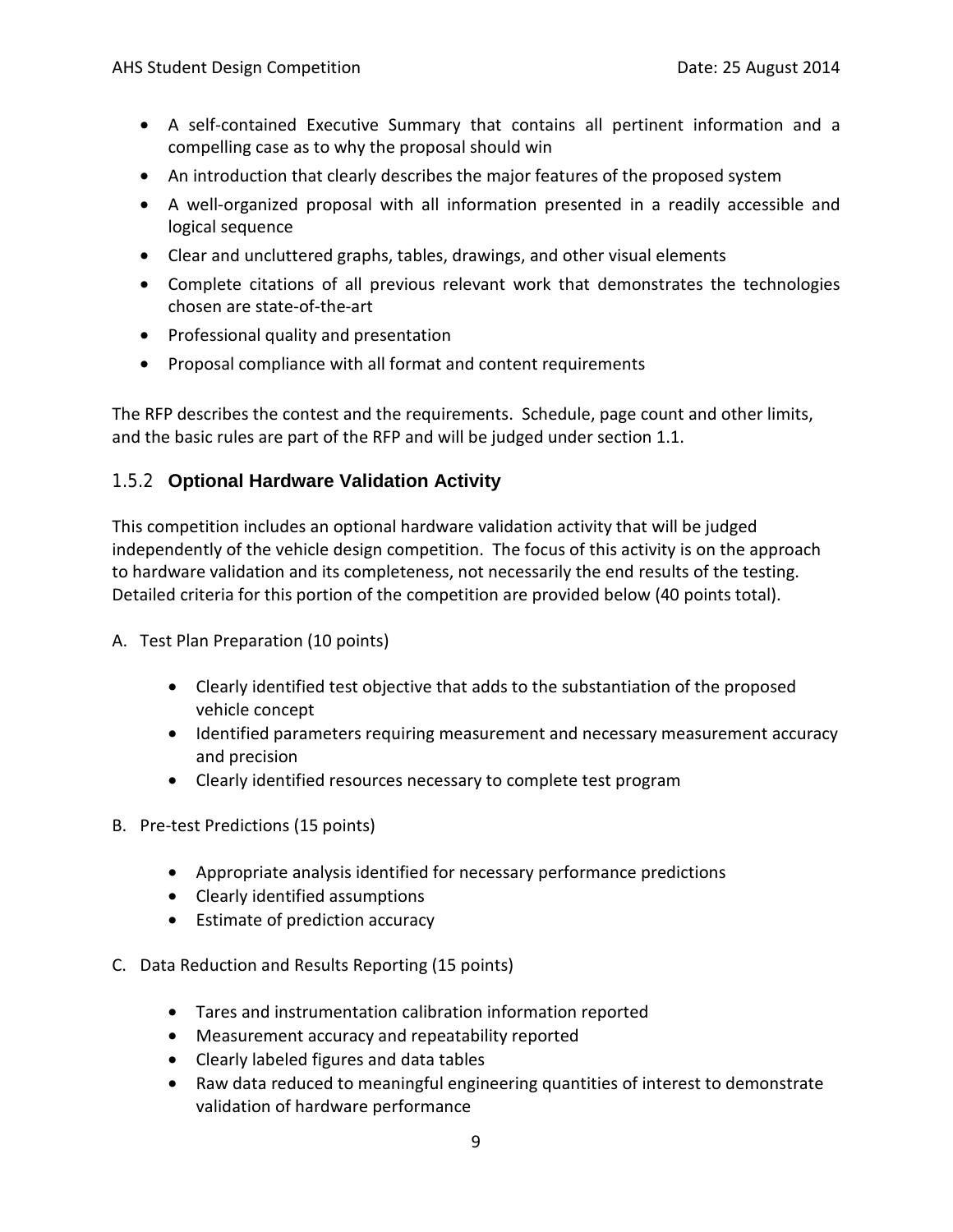• Summarized impacts to the proposed design based on test results

# <span id="page-10-0"></span>**1.6 Proposal Requirements**

The Final Submittal needs to communicate a description of the design concepts and the associated performance criteria (or metrics) to substantiate the assumptions and data used and the resulting predicted performance, weight, and cost. Use the following as guidance while developing a response to this RFP:

- A. Demonstrate a thorough understanding of the RFP requirements.
- B. Describe how the proposed technical approach complies with the requirements specified in the RFP. An explanation of the choice of the type of aircraft being offered is expected. Technical justification for the selection of materials and technologies is expected. Clarity and completeness of the technical approach will be a primary factor in evaluation of the proposals.
- C. Identify and discuss critical technical problem areas in detail. Present descriptions, method of attack, system analysis, sketches, drawings, and discussions of new approaches in sufficient detail in order to assist in the engineering evaluation of the submitted proposal. Identify and justify any exceptions to RFP technical requirements. Design decisions are important, but so are process and substantiation.
- D. Describe the results of trade-off studies performed to arrive at the final design. Include a description of each trade and a thorough list of assumptions. Provide a brief description of the tools and methods used to develop the design and an explanation of why you chose the particular tools and methods.
- E. (Optional) Include the addendum documenting hardware validation activity, including pre-test predictions. Note: Pre-test predictions, not to exceed five (5) pages, shall be emailed to the AHS contact no later than 3 April 2015. These pre-test predictions are part of the page count for the 15-page optional Hardware Validation addendum.
- F. Section 1.1.5, titled "Proposal Format, Length and Medium" describes the data package that a team must provide in the Final Submittal. Specifically, the Final Submittal must contain two files. The first file is the Final Proposal, which is the full length, complete and self-contained proposed solution to the RFP. By self-contained, we mean that the proposal does not refer to and does not require files other than itself. The second file is an Executive Summary, which presents a compelling story why the judges should select your design concept as the winner. The Executive Summary should highlight critical requirements and the trade studies you conducted, and summarize the aircraft concept design and capabilities. Note that the optional Hardware Validation video file is a third file.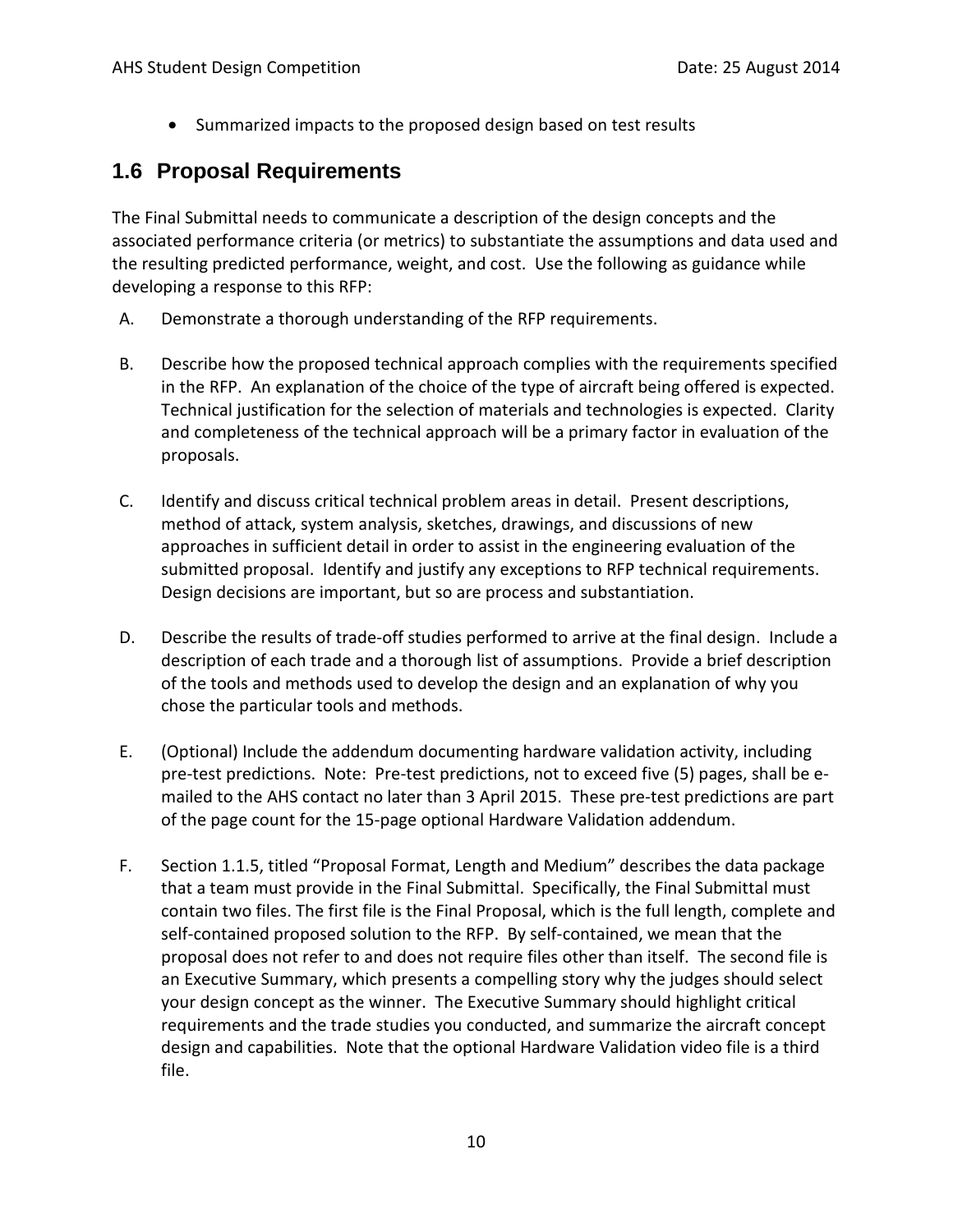# <span id="page-11-0"></span>**2.0 System Objectives**

# <span id="page-11-1"></span>**2.1 Operating Concept**

Continuing advances in microprocessors, microelectronic sensors, electric motors and batteries point to emerging opportunities to provide rapid aerial delivery of small cargos over the "lastmile," directly to the point of need. These small UAS logistics vehicles, when working together with larger cargo air vehicles, can form a complete aerial shipping system that rapidly takes goods from factory/warehouse all the way to the individual consumer. Such a system of vehicles has been seen as having positive impacts in both the commercial marketplace, where on-demand delivery is a premium service, and the military where getting supplies to the *pointof-the-spear* quickly and efficiently by air has been shown to improve military effectiveness and reduce soldier exposure to enemy forces. This RFP explores the design of such a small, distributed logistics, delivery vehicle and its role in a large logistics system concept.

# <span id="page-11-2"></span>**2.2 Specific Objectives**

The competition is divided into three tasks. **Undergraduate student teams are required to complete Task 1: Undergraduate Vehicle Design. Graduate student teams will complete Task 2: Graduate System of Systems Design**. Task 3: Hardware Validation is an optional task for both undergraduate and graduate teams and will be scored separately from the main competition. Teams should consider state-of-the-art technology in their designs. For the purposes of this RFP, state-of-the-art technology is any technology that can be justified as being at least technology readiness level (TRL) 3 as of end of calendar year 20[1](#page-11-4)4. $^{\rm 1}$ 

## <span id="page-11-3"></span>2.2.1 **Task 1: Undergraduate Vehicle Design**

**2.2.1.1 Primary Mission.** The vehicle shall be capable of carrying a logistics payload of 13 lb an unrefueled distance of 10 statute miles (mi) from a central supply location to the point-of-need and then returning to the central supply location without a payload. The mission shall include a 1 min hover at the start the mission and an additional 1 min hover at the point-of-need followed by landing and unloading the payload. Hover shall be assumed to occur 10 ft above the ground, measured from the lowest point of the combined vehicle and payload. As a margin on maneuver performance, the propulsion system shall be designed to generate a sustained vertical lift force of at least 110% of the max take-off gross weight in hover. Hover and forward flight performance shall be calculated in a 6000 ft / 95°F atmosphere (ISA + 57.4°F). Flight shall be limited to 500 ft AGL with ground level of 6000 ft.

**2.2.1.2 Logistics Payload.** The vehicle shall accommodate a logistics payload of 13 lb and 12 in x 8 in x 12 in in dimension in an enclosed, weather-proof payload container or fairing. The

<span id="page-11-4"></span> $1$  See DOD Deskbook 5000.2-R, Appendix 6, "Technology Readiness Levels And Their Definitions" <https://acc.dau.mil/adl/en-US/23170/file/2350/TRL50002R.doc>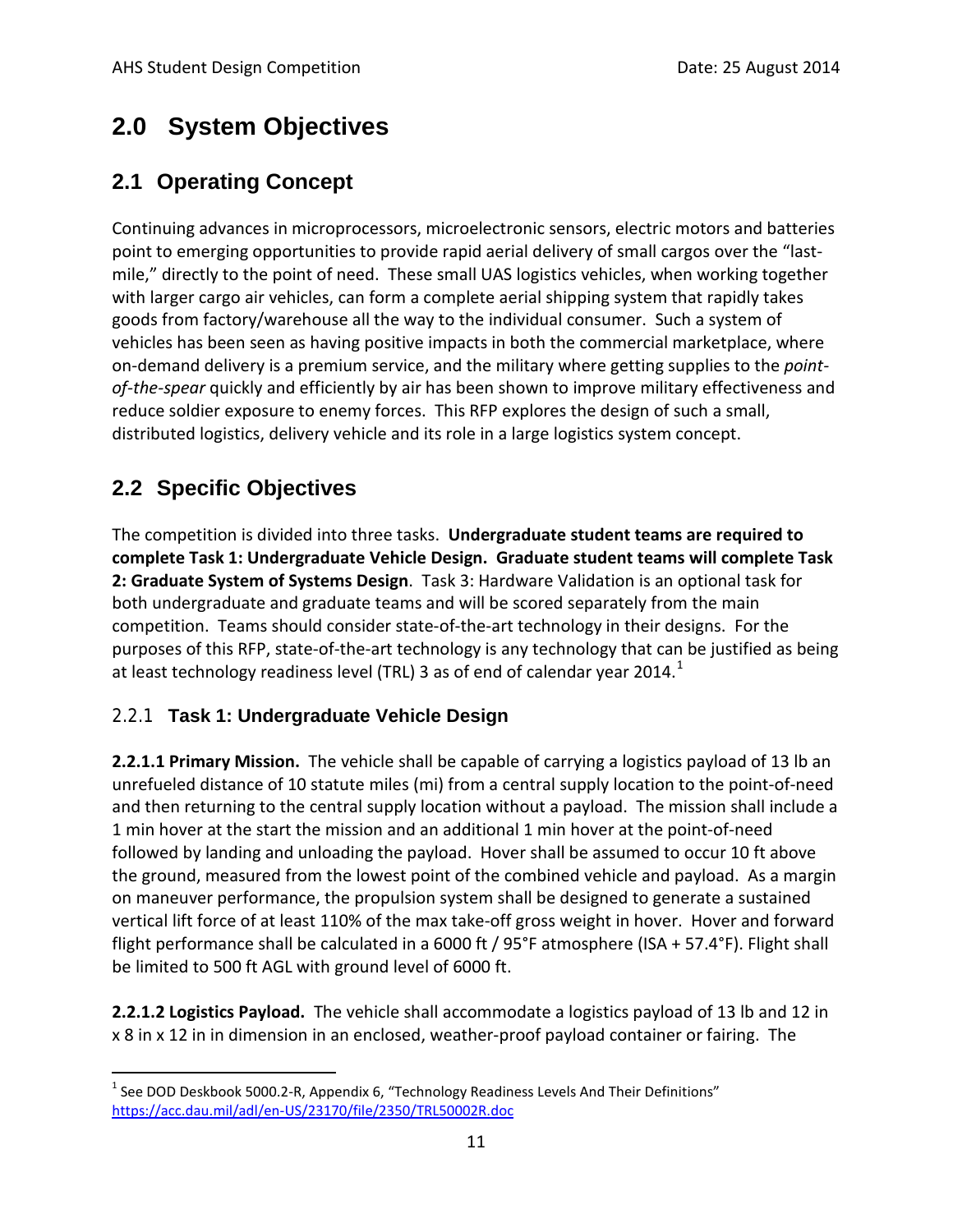payload container or fairing shall include provisions to allow for the rapid (<1 minute) loading and unloading of the payload. Unloading of the payload shall be automated. Additionally, the vehicle shall be capable of carrying oversized payloads of up to 13 lb externally, using a cargo carrying net (or similar) attached via a single point to the vehicle. When carrying an external load, the payload container or fairing may be removed from the vehicle.

**2.2.1.3 Environmental Impact.** The vehicle shall be designed to minimize impact on the environment with respect to energy consumption, emissions and acoustic signature.

**2.2.1.4 Precision Departure, Approach and Hover.** The vehicle shall be capable of operating to and from a landing spot by transiting an unimpeded airspace region defined by a cylinder 10 ft radius and 50 ft in height as depicted in [Figure 1.](#page-12-0) The vehicle shall also be capable of hovering for 1 minute, while remaining within that cylinder, and placing the payload within 95% circular error probable of not more than 2 ft radius of the designated delivery point, with winds at 10 knots gusting to 15 knots.



**Figure 1**: Safe approach/departure corridor near point-of need

<span id="page-12-0"></span>**2.2.1.5 Avionics.** The vehicle shall be capable of autonomous flight operations using the customer-furnished avionics package specified in

<span id="page-12-1"></span>[Table](#page-12-1) **1**. Continuous contact with a central ground control center shall be maintained, providing aircraft telemetry data and ability to dynamically re-task the vehicle.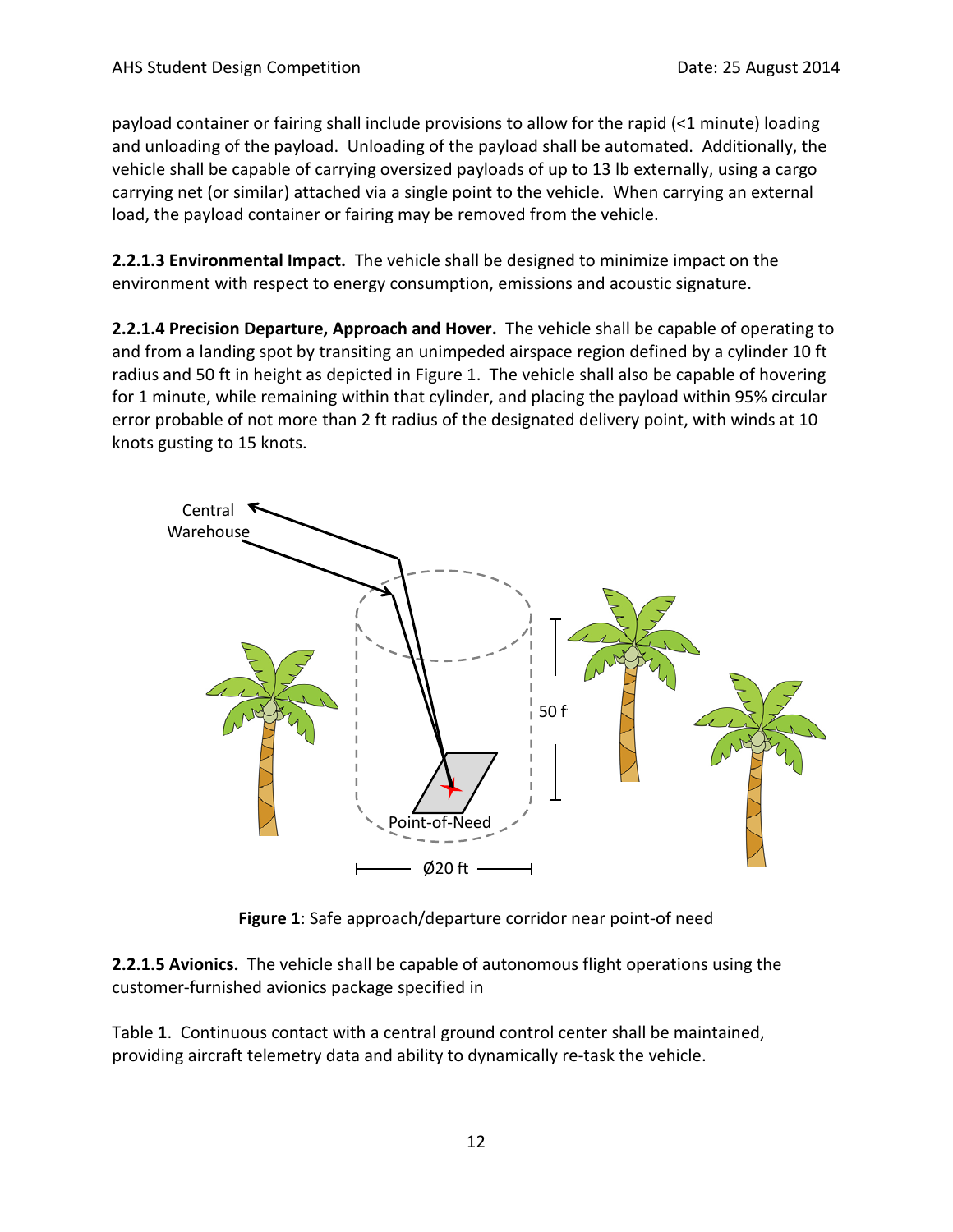| <b>Function</b> | Component  | Continuous | Peak  | Weight, | Dimension                   |
|-----------------|------------|------------|-------|---------|-----------------------------|
|                 |            | Power (W)  | Power | (Ib)    | $(L \times W \times H)$ ,   |
|                 |            |            | (W)   |         | (in)                        |
| <b>Mission</b>  | <b>CPU</b> | 0.2        | 0.4   | 0.1     | $4.0 \times 1.0 \times 0.2$ |
| Manager         |            |            |       |         |                             |
| Flight          | <b>CPU</b> | 0.1        | 0.2   | 0.1     | $3.0 \times 2.0 \times 0.5$ |
| Controller      |            |            |       |         |                             |
| Telemetry       | Processor, | 0.5        | 1.0   | 0.1     | $3.0 \times 2.0 \times 0.2$ |
|                 | 3G antenna |            |       |         |                             |
| Visual          | Camera     | 0.05       | 0.05  | 0.1     | $0.5 \times 0.5 \times 0.5$ |
| Sensor          |            |            |       |         |                             |
| GPS/INU         | Antenna/   | 0.2        | 0.2   | 0.1     | $1.0 \times 1.0 \times 0.5$ |
|                 | controller |            |       |         |                             |

**Table 1**: Summary of customer supplied avionics equipment

**2.2.1.6 Maintainability.** A modular system design shall be utilized such that the time to replace any component shall not require more than 1 person-hour of labor to accomplish.

**2.2.1.7 Productivity.** The vehicle's productivity shall be defined as the total lb-mi achieved in one day (number of missions in 10 hr x 10 mi x 13 lb). Turn-around time between two missions, for a single vehicle, shall be not more than 15 minutes. A single system shall be defined to include all the provisions necessary to achieve the number of missions used to in determining the system productivity as defined above.

**2.2.1.8 Safety.** The vehicle shall be designed such that given a loss of power, during any phase of flight and at 50 ft AGL or higher, the aircraft and payload shall be able to accomplish a safe landing on level terrain. Using the customer provided avionics package, the vehicle shall be capable of autonomously operating in an urban obstacle environment. Segments of the mission operated between 100 ft AGL and 500 ft AGL may be assumed to be free of stationary obstacles, below 100 ft AGL forward speed shall be limited such that the vehicle can come to a stationary hover in not more than 400 ft horizontal distance, with no change in vehicle altitude. The safety requirements apply to the vehicle when carrying either an internal or external payload.

**2.2.1.9 Desired Data Deliverables.** The following deliverables are required for the undergraduate teams and shall be provided in the format described in Section 1.1:

- 1. General description of the proposed vehicle which highlights how it meets the stated requirements.
- 2. Three-view drawings of the vehicle showing the placement of major components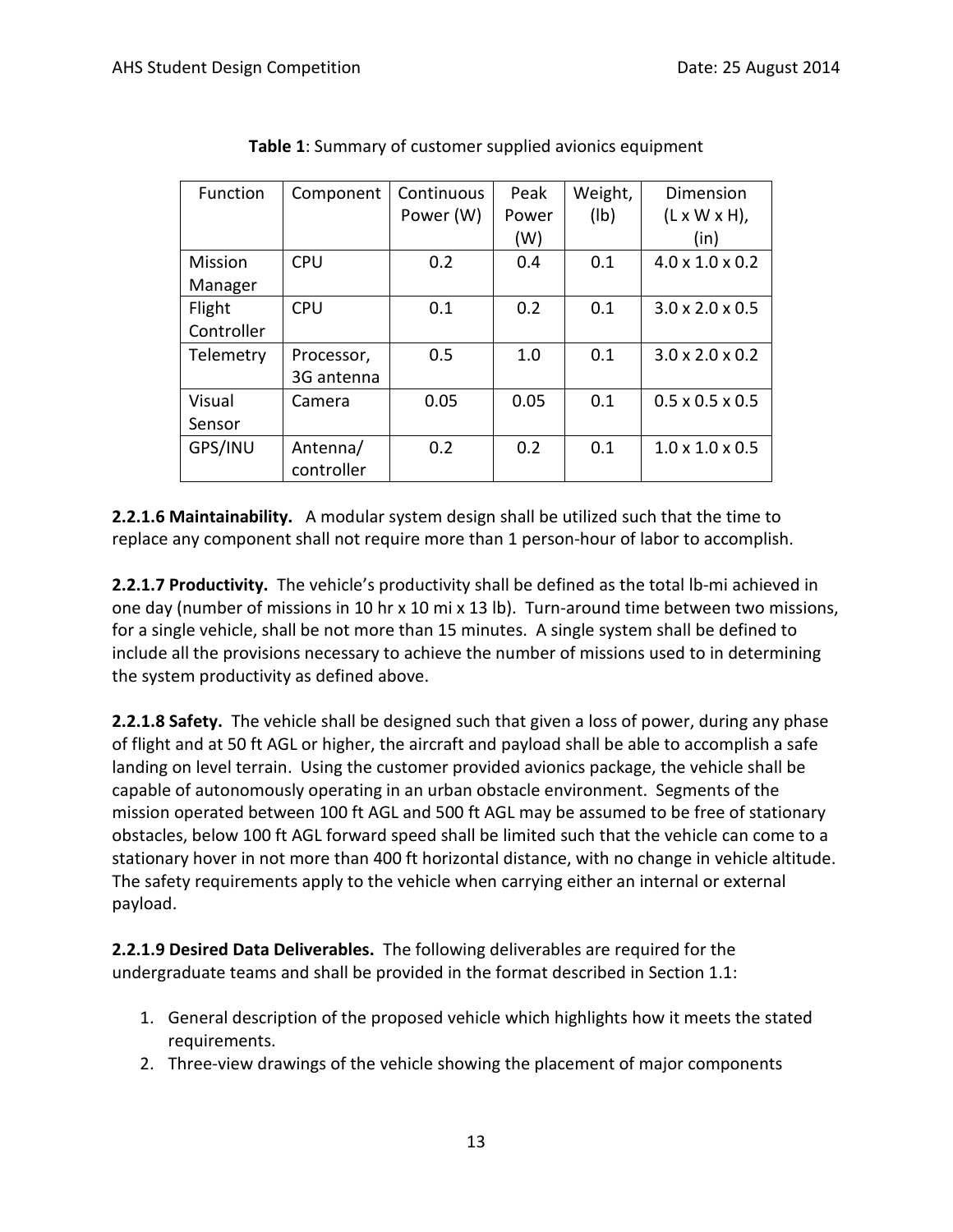- 3. Segment by segment summary of the mission performance including flight speed, energy consumed and power required for the entire vehicle system.
- 4. Performance data at the individual component level (rotor, transmission, etc) that substantiates the cruise and hover total power required used in the mission performance analysis.
- 5. A detailed weight statement with substantiating analysis.
- 6. Turn-around timeline showing steps necessary to prepare the vehicle for the next mission
- 7. An estimate of the cost to produce the vehicle based on assembly labor and bill of materials.
- 8. An estimate of the direct operating cost to operate the vehicle for 365 days, assuming 6 days per week at 10 hours per day of operation.
- 9. An estimate of the system dispatch reliability, and probability of mission abort due to mechanical malfunction.

#### <span id="page-14-0"></span>2.2.2 **Task 2: Graduate System of Systems Design**

**2.2.2.1 Concept of Operations.** On overall concept of operations (OV-1) is provided in Figure 2.



**Figure 2:** OV-1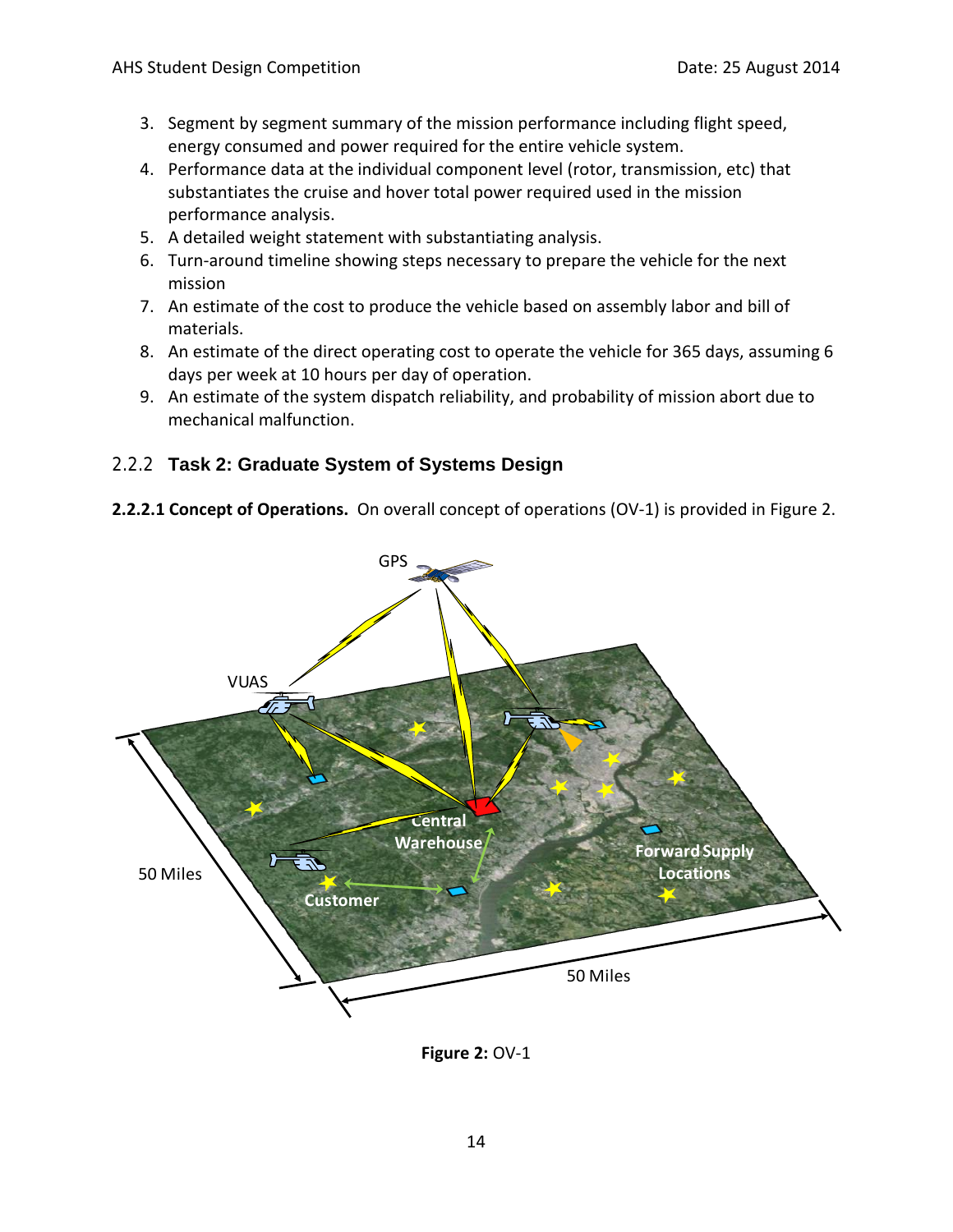A logistics company desires an aerial system of systems approach to deliver cargo to customers in a 50 mi x 50 mi area from one central storage/distribution warehouse. Additional forward supply locations are acceptable, but they are expected to only contain packages in the process of being shipped that day to/from customer locations. The company has provided the information regarding the distribution of cargo sizes that are shipped daily through their system [\(Figure \)](#page-15-0). In addition, 90% of their shipments can be contained within a volume measuring 12 in x 12 in x 16 in. For larger shipments, external slung load delivery of the package is acceptable. The final destinations of the cargo can be assumed to be evenly distributed throughout the delivery area. The company expects to move 5,000 packages per 10 hr delivery day from the central distribution warehouse to customers. The company desires to deliver those packages within 2 hours from the time the delivery is requested by the customer. Customers request delivery of packages in uniformly random fashion within the first 8 hours of the delivery day.



**Figure 3**: Frequency of delivery categorized by payload weight (lb)

<span id="page-15-0"></span>The company has identified a number of Measures of Effectiveness (MoEs) for this system including:

- System acquisition and yearly system operating costs
- Number of packages delivered per vehicle per day
- Number of events where the time between customer's request for a package and the actual delivery exceeds 90 minutes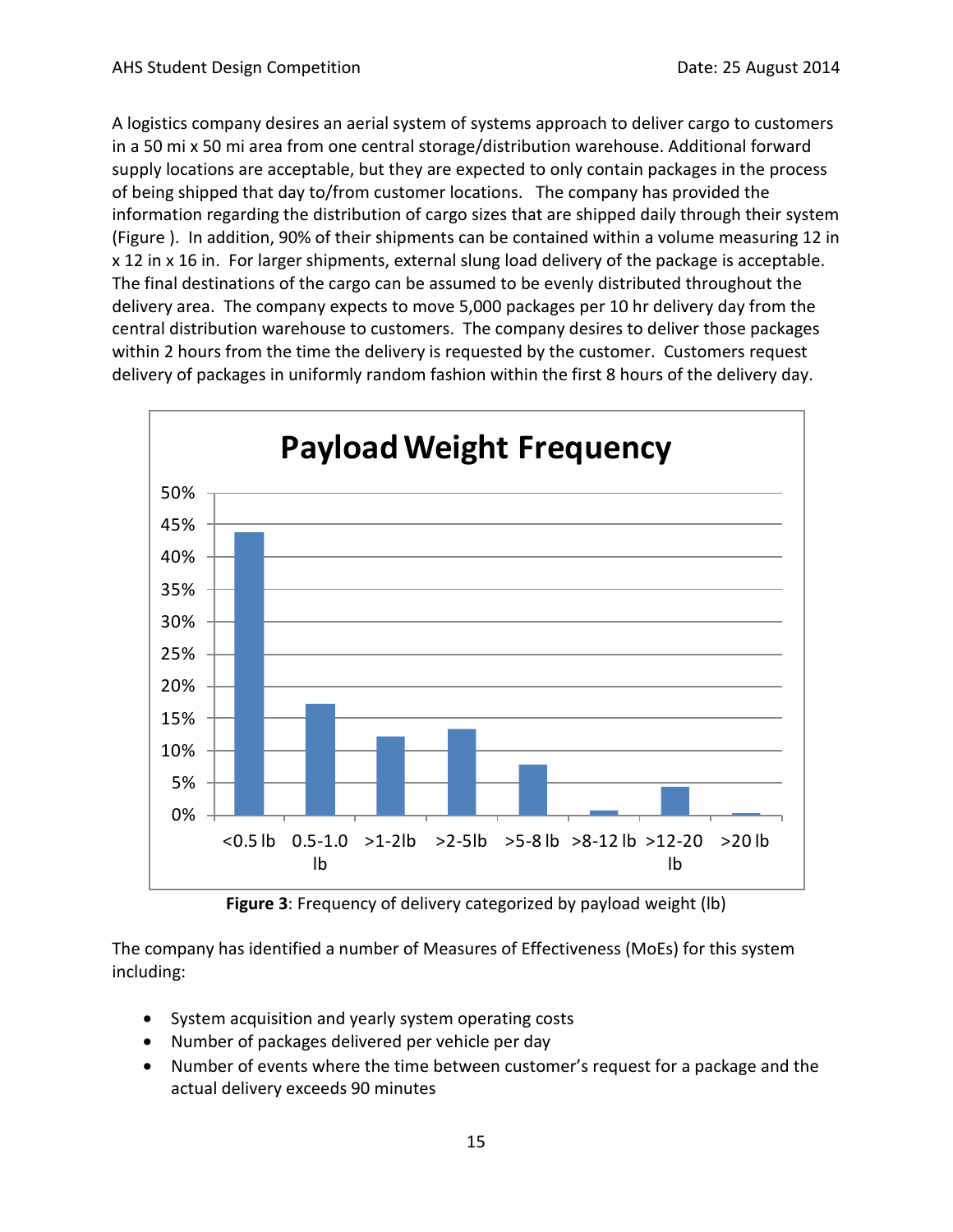- Pounds of  $CO<sub>2</sub>$  emitted/delivery mile flown (based on daily average)
- Percentage of delivery missions successfully completed

The graduate teams' task is to design a system solution that includes the aerial vehicle that will provide the service to the customer's home from a node in the logistics' company infrastructure (final node is not necessarily the central warehouse, but depends on the proposed system solution). The team must describe how this vehicle fits into the systems of systems approach needed by the logistics company to meet the scenario described above; this may include additional vehicles and logistics nodes not specifically being designed in this task. Further, the customer requests a simulation of the system of systems for an average day to gain insight into how the system will operate, and a substantiation of the team's estimates for the MoEs identified above.

**2.2.2.2 Potential Questions for Consideration.** The following is a non-exhaustive list of questions the customer has raised about the potential vehicle:

- Do they need more than one vehicle design to accomplish the mission?
- What is the max payload each vehicle should be designed to carry?
- What is the design range of the vehicle?
- Do they need other operating locations inside the 50 mi x 50 mi area besides the central storage/distribution warehouse? What activities should occur at those locations?
- What does the operating flight profile look like?
- What flight control/vehicle automation technology is required to operate the vehicles such that they can deliver all the way to their customer's "door"?
- Can this be done with some form of hybrid or electric propulsion?
- What are the trade-offs between designing for repair vs. designing for inexpensive replacement of the vehicle or its components?
- How much is it going to cost to acquire these vehicles?
- How much is it going to cost to operate these vehicles for 3 years?

**2.2.2.3 Cost and MoE Ground Rules.** The following cost (in US Dollars) and MoE ground rules are provided:

- \$15/sq-ft monthly rent for any location required outside the central distribution warehouse
- \$5/gal for liquid fuel
- \$0.18/kW-hr for electricity (only count electricity consumed by vehicles)
- $\bullet$  1.2lb of CO<sub>2</sub>/kW for grid based charging (based on US average)
- \$100/hr for vehicle repair labor and vehicle operators/monitors
- 3 year operating life of designed vehicle (operated 300 days a year)
- \$200,000/lb of weight empty for development cost
- Life-cycle cost in constant year 2014 dollars